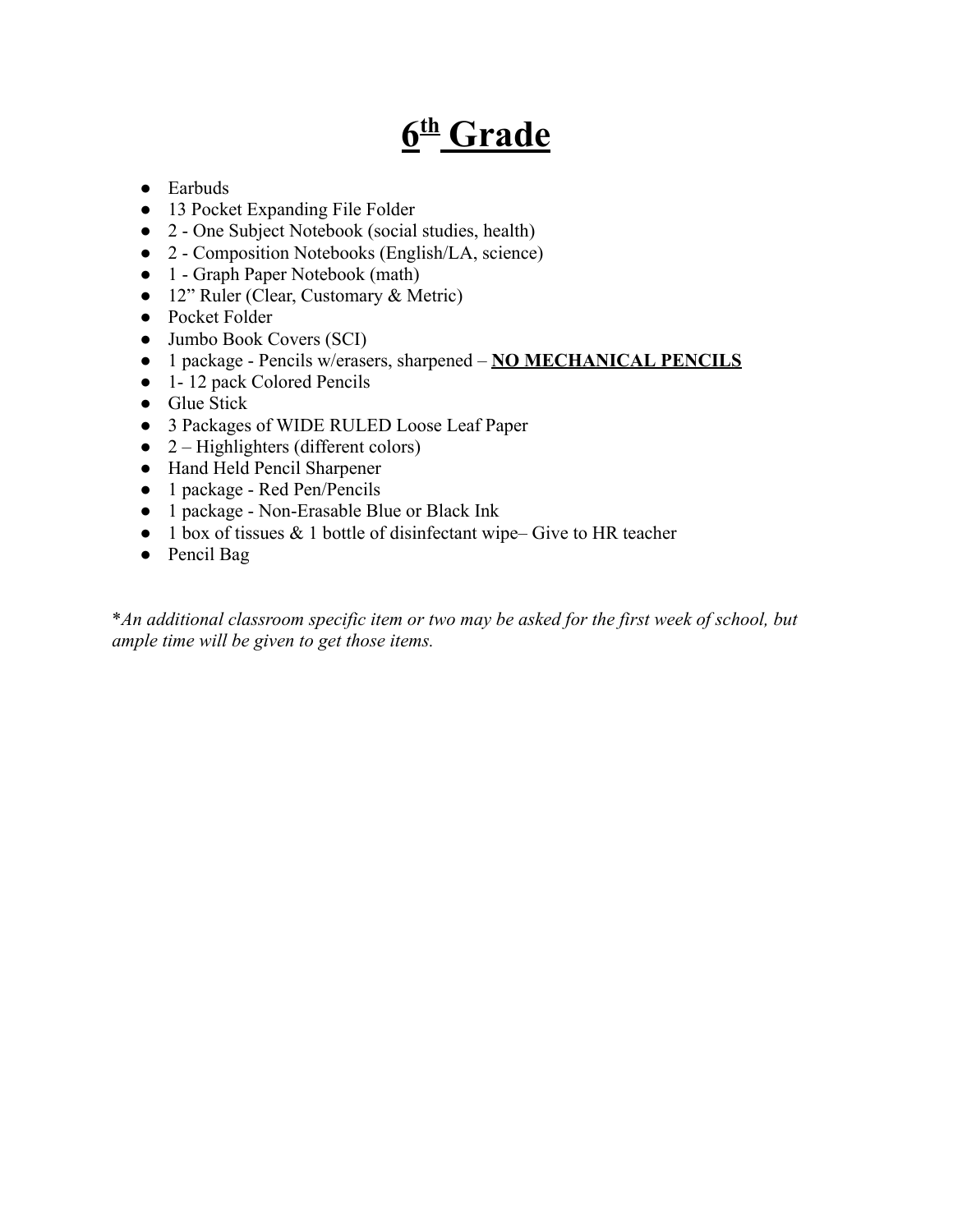# **7 th Grade**

- $\bullet$  5 One Subject Notebooks
- Pack of Sticky Notes---
- 100 Index Cards --
- Earbuds-
- Kleenex/tissues
- 13 Pocket Expanding File Folder-
- $\bullet$  8.5"x11" unlined sketchbook
	- Pencil Bag --
- Pens (red, blue, black) and pencils
- Ruler
- Pack of Glue Sticks
- Handheld pencil sharpener
	- Eraser --
	- 2 Black Sharpies (1 fine point/1 extra-fine point)
	- Scissors
	- $\bullet$  12+ markers (Fine Point)
	- Scientific Calculator
	- 3 Prong Binder

\**An additional classroom specific item or two may be asked for the first week of school, but ample time will be given to get those items.*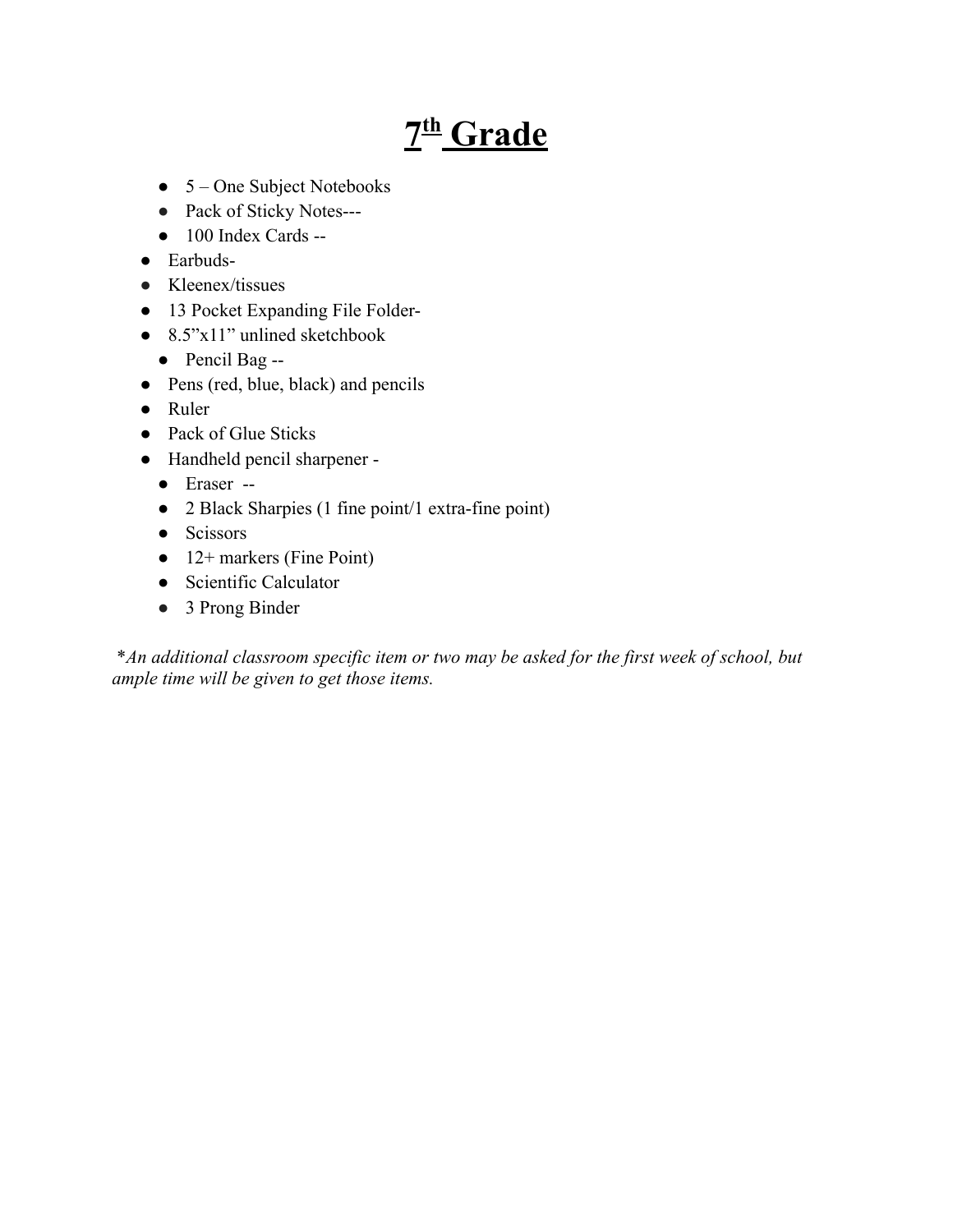# **8 th Grade**

#### ● Earbuds

- Pens (red, blue, black)
- Highlighter
- Three  $1\frac{1}{2}$  inch Binder w/ 6-8 tabs
- $\bullet$  5-20 dividers with tabs
- Three Pocket folder  $w/3$  holes
- Wide ruled loose leaf paper
- Access to scissors, glue, markers, crayons, or colored pencils.
- Correcting pen or tape (no bottles)
- Two large book Cover
- One small book covers
- Composition Notebook
- Post it Notes
- Calculator

#### **Spanish**

- Three ring 1-inch binder
- Wide Rule loose leaf paper
- Access to glue scissors, markers...
- Four dividing tabs

#### **French**

• Composition Notebook

#### **German**

- A " 3 ring binder with pockets
- Graph paper loose leaf
- Highlighter
- Notecards
- Sandwich bag

\*\**An additional classroom specific item or two may be asked for the first week of school, but ample time will be given to get those items.*